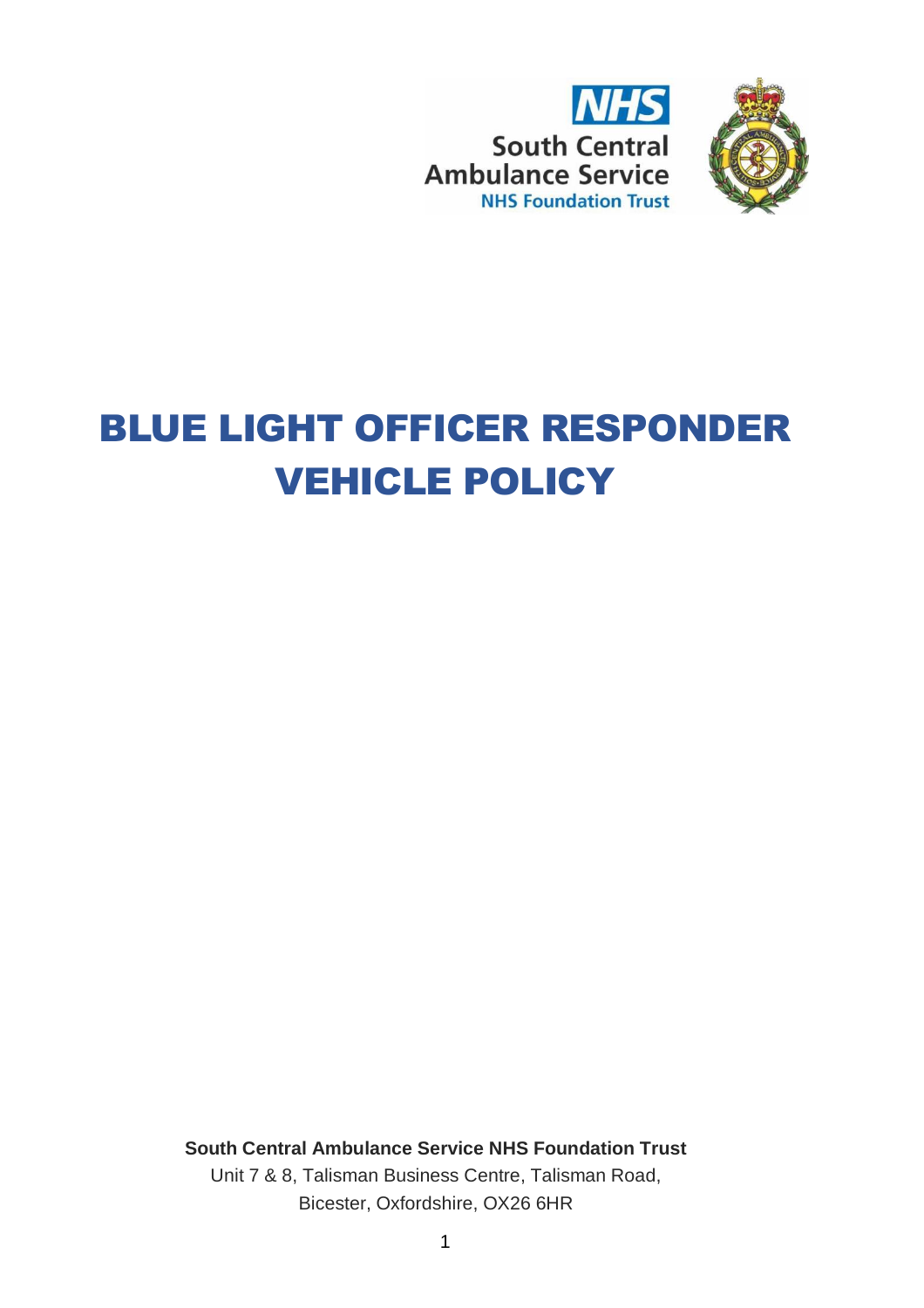## <span id="page-1-0"></span>**DOCUMENT INFORMATION**

**Author:** Phil Pimlott**,** Assistant Director of Operations (Support Services)

**Approval:** Consultation

**This document replaces:** New Policy

**Notification of Policy Release:** Blue Light Officer Responders Staff Notice Boards, Website, SCAS intranet

**Equality Impact Assessment:** Stage 1 Equality Impact Assessment carried out on 2 October 2017

**Date of Issue:** February 2020

**Next Review:** February 2023

**Version:** v1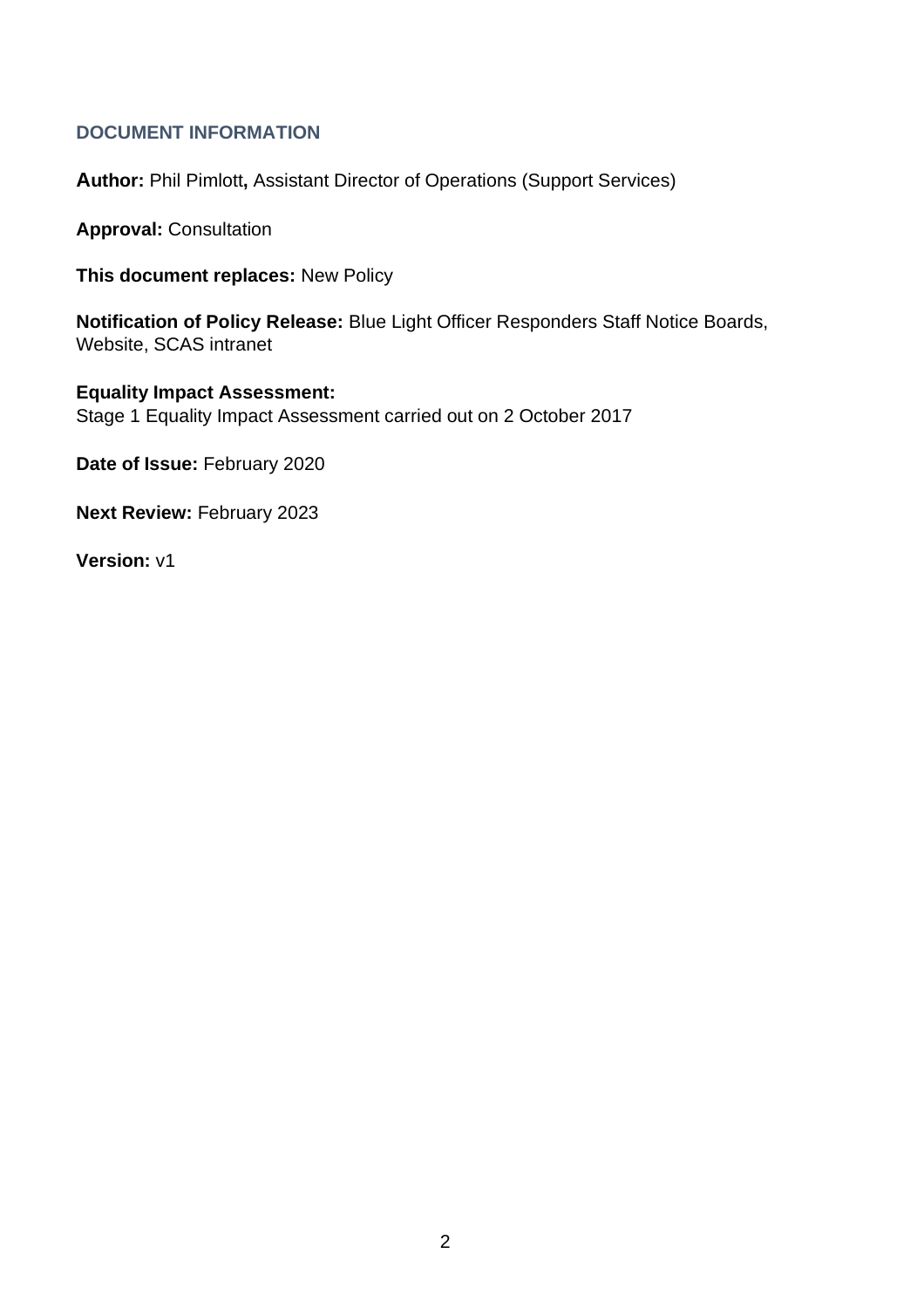# **TABLE OF CONTENTS**

| 10. |  |
|-----|--|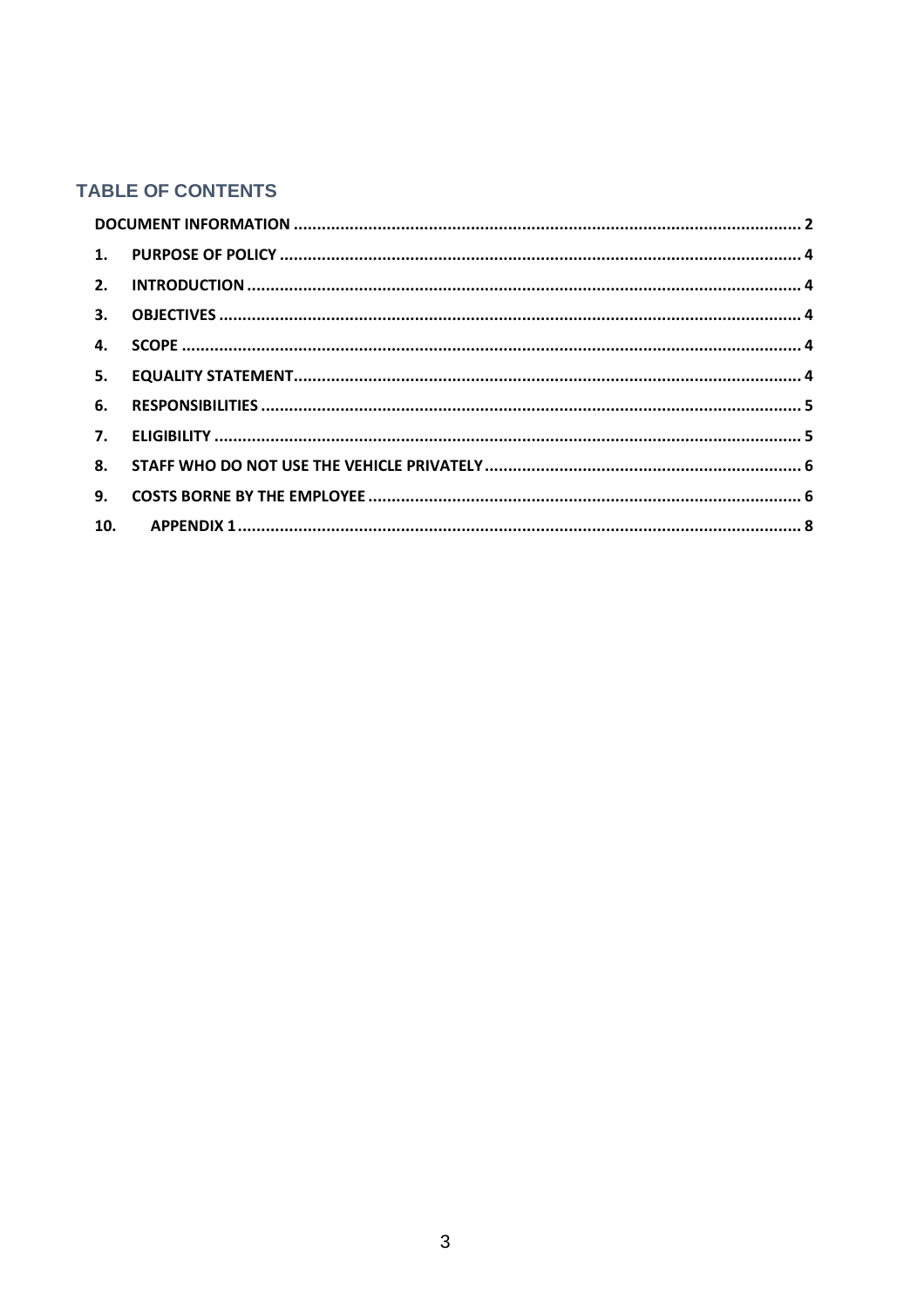### <span id="page-3-0"></span>**1. PURPOSE OF POLICY**

To provide access to a conveniently located fully equipped emergency response vehicle with the purpose of rapid deployment of clinical and other expertise with the purpose of responding to a categorised emergency call or response to an incident as Duty on Call Officer.

#### <span id="page-3-1"></span>**2. INTRODUCTION**

South Central Ambulance Service NHS Foundation Trust (SCAS) operates a Blue Light (unmarked) vehicle scheme to allow designated staff to operate the vehicle for both business and private mileage.

This policy will outline the objectives, scope and general procedure of the scheme.

#### <span id="page-3-2"></span>**3. OBJECTIVES**

The objectives of this policy are to:

- Provide clarity with regards to who can apply for a Blue Light vehicle
- Ensure that staff who claim business/private mileage use the correct format
- Provide appropriate transport to ensure that employees are able to carry out their roles as required by the Trust

#### <span id="page-3-3"></span>**4. SCOPE**

- 4.1 This policy is applicable to all Blue Light vehicle users with reference made to the Road Vehicles Lighting Regulations Act 1989, the Road Vehicles (Construction & Use) Regulations Act 1986, the Road Safety Act 2006 and the Road Traffic Regulation Act 1984
- 4.2 Secondment roles less than the period of 6 months are not entitled to participate in the Trust's Blue Light Scheme but will be given an appropriate vehicle to cover the secondment. If this vehicle is used privately then this vehicle will be classed as a benefit and personal taxation will be payable on this.
- 4.3 Vehicles available for *Blue Light* use will be assessed as suitable for the role by the Chief Operating Officer on behalf of the Trust.
- 4.4 The Trust retains the right not to offer participation in the scheme, withdraw an offer of participation or terminate participation based on employees continuing to meet the eligibility criteria.

#### <span id="page-3-4"></span>**5. EQUALITY STATEMENT**

5.1 The Trust is committed to promoting positive measures that eliminate all forms of unlawful or unfair discrimination on the grounds of age, marriage and civil partnership, disability, race, gender, religion/belief, sexual orientation, gender reassignment and pregnancy/maternity or any other basis not justified by law or relevant to the requirements of the post. The Trust will therefore take every possible step to ensure that this procedure is applied fairly to all employees regardless of the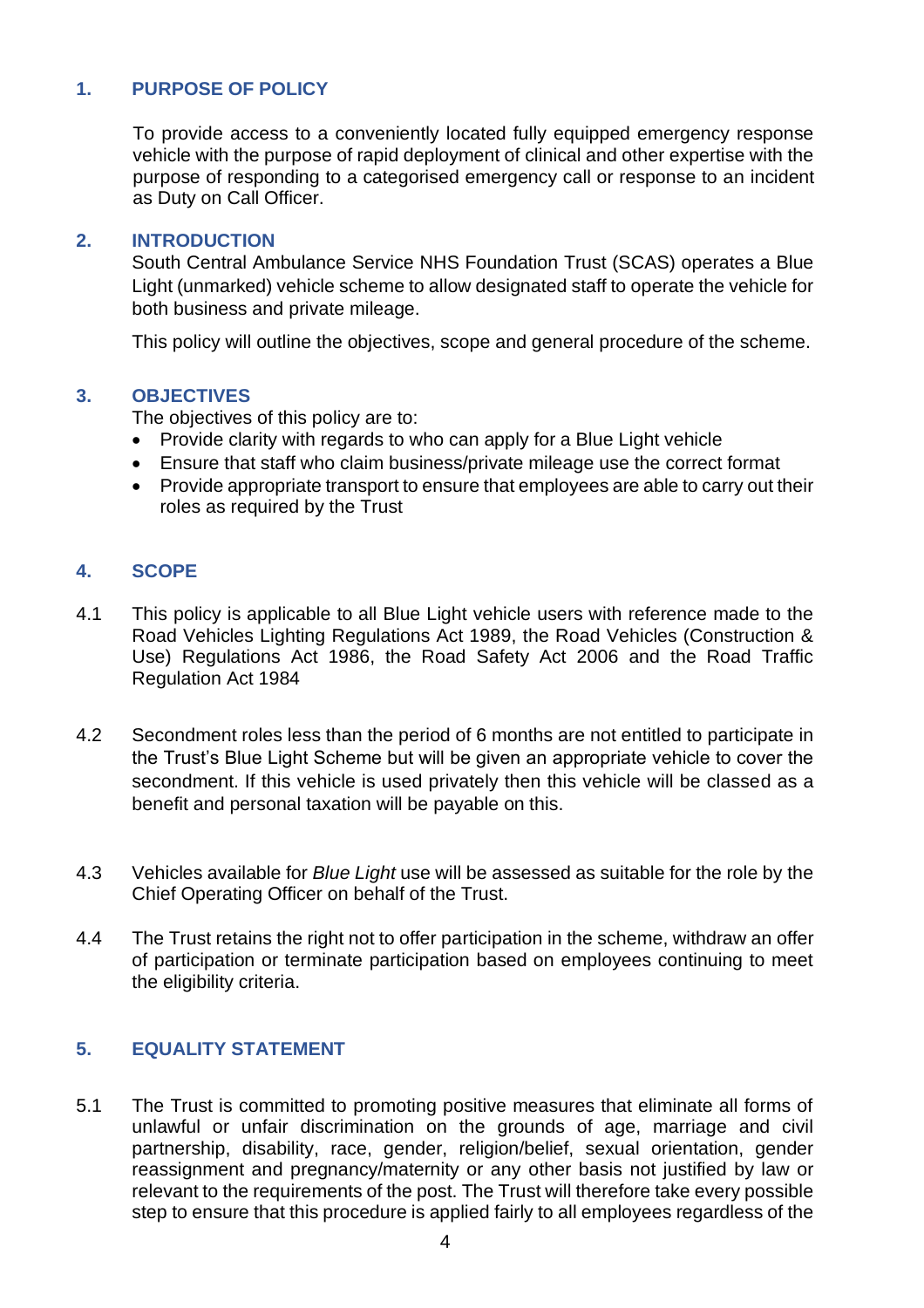aforementioned protected characteristics or any other basis not justified by law, length of service, whether full or part time or employed under a permanent or a fixed term contract or any other irrelevant factor.

- 5.2 By committing to a policy encouraging equality of opportunity and diversity, the Trust values differences between members of the community and within its existing workforce, and actively seeks to benefit from their differing skills, knowledge, and experiences in order to provide an exemplary healthcare service. The Trust is committed to promoting equality and diversity best practice both within the workforce and in any other area where it has influence.
- 5.3 Where there are barriers to understanding; e.g., an employee has difficulty in reading or writing or where English is not their first language additional support will be put in place wherever necessary to ensure that the process to be followed is understood and that the employee is not disadvantaged at any stage in the procedure. Further information on the support available can be sought from the Human Resource Department.

A full **'**Equality Impact Assessment' has been carried out and is available on request or from our [Staff Intranet.](https://www.scas.nhs.uk/intranet/)

#### <span id="page-4-0"></span>**6. RESPONSIBILITIES**

#### **Policy Owner**

The Policy Owner is the Chief Operating Officer.

#### **Policy Lead**

The Policy Lead is the Director of Operations who is delegated by the Chief Operating Officer to operate within the scope of this policy. In the absence of the Director of Operations, the nominated deputy document lead is the Assistant Director of Operations (Support Services).

#### <span id="page-4-1"></span>**7. ELIGIBILITY**

- 7.1 Eligibility to participate in the Blue Light vehicle scheme will be determined by the Director of Operations and approved by the Chief Operating Officer.
- 7.2 In the event that there is disagreement over the application of the policy, the Chief Operating Officer will make the final decision.
- 7.3 The following is the eligibility criteria for participation in the Blue Light vehicle scheme:
	- Operational Managers who are required to respond to 999 calls as
	- part of their routine duties
	- Clinically trained staff who operate within the Operations Department and are/on a Trust approved silver/gold call rota
	- The Community Engagement Team. Other than those who are on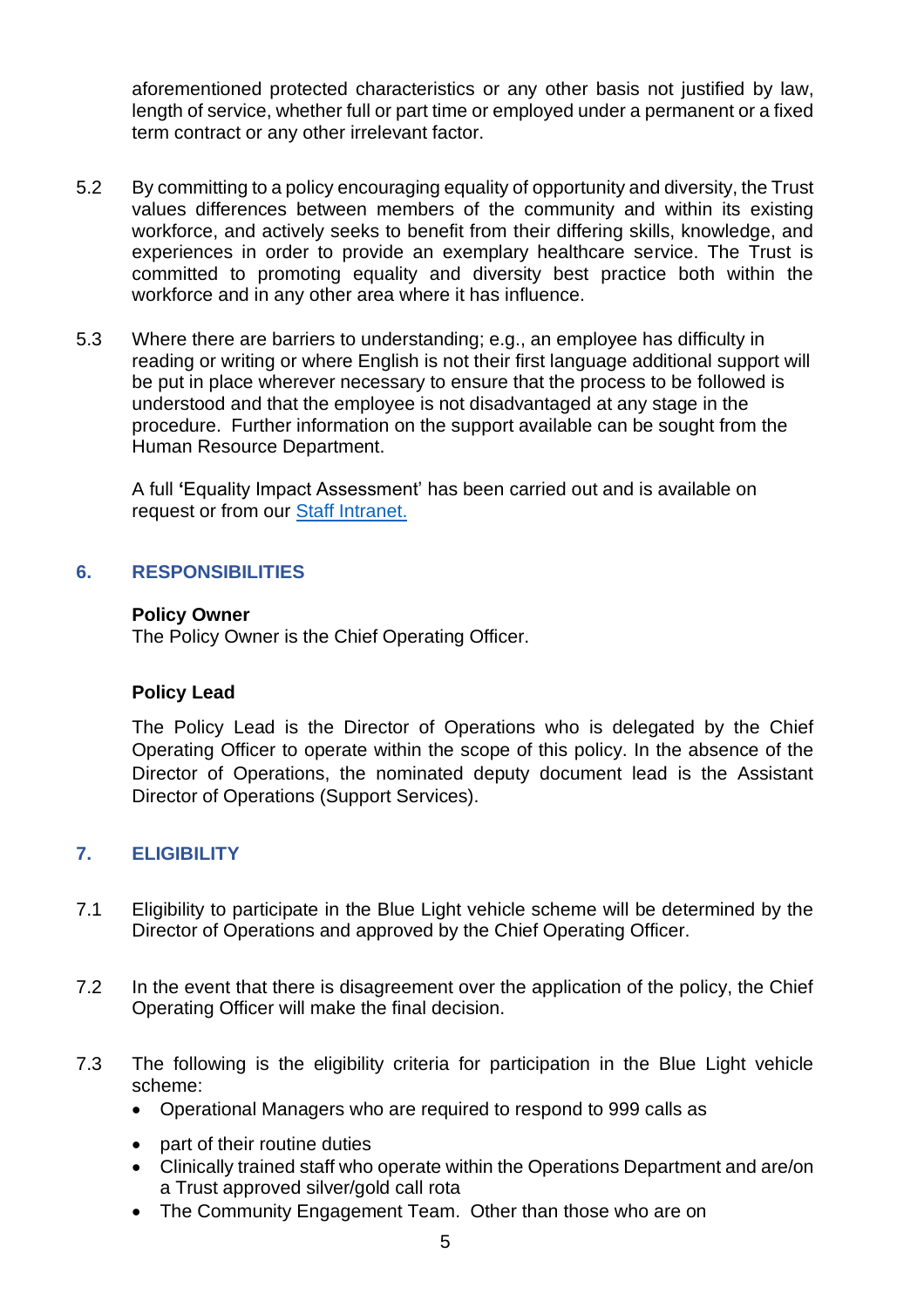- a Trust approved silver/gold call rota, the Team will be issued with a magnetic/siren light unit only
- Any Blue Light user MUST be Clinically Trained (IHCD or equivalent trained Technician or HCP registered Paramedic/ECP etc).
- 7.4 For officers who are designated Operational staff and/or Clinically trained staff who are on a Trust approved silver/gold call rota, the Trust will offer the option of a vehicle (Mitsubishi Dynamic Outlander Hybrid). Terms and conditions of issue will mirror that policy except for the private use contribution which will be as outlined in section 8 of this policy. These vehicles will be equipped with what is in effect detachable equipment sufficient to meet the demands of an operational on call rota.
- 7.5 For the Community Engagement Team, other than those on an on-call rota, the Team will be able to select a suitable vehicle within the lease car policy which is agreed by the Chief Operating Officer which as a minimum has the capacity to convey and transport the equipment required for the post holder to fulfil their contractual duties. The Chief Operating Officer may at their discretion approve a vehicle with a Co2 level in excess of the thresholds with the policy as a result of operational requirements.
- 7.6 The Trust retains the right not to offer participation in the Blue Light Vehicle scheme and to withdraw an offer of participation where the employee no longer meets the eligibility criteria or any other valid reason at the discretion of the Chief Operating **Officer**
- 7.7 The eligibility of the policy to employees who are contracted to work less than full time contractual hours will be assessed on a value for money basis and reviewed by a panel chaired by the Chief Operating Officer.

## <span id="page-5-0"></span>**8. STAFF WHO DO NOT USE THE VEHICLE PRIVATELY**

- 8.1 Staff can opt to undertake their operational on call rota duties in a vehicle that is not used privately. These vehicles should be left at a Trust's operational base when the employee is not on duty.
- 8.2 Where an operational requirement has been defined, an employee can opt to use this Trust allocated vehicle which will be either a rapid response estates-based vehicle and/or a 4 x 4 vehicle. Depending on operational requirements this will be either equipped to meet the standards of an operational on call rota, in addition be fitted to meet the requirements of a clinical response or meet the requirements of the Community Engagement Team.
- 8.3 The above vehicles can be used for on duty commuting from the employee's home to a Trust designated base. The employee must book on as available to respond and will be required to sign disclaimer clause prohibiting private use. Otherwise known as operational on call commuting employees will be required to complete form enclosed at Appendix 1.

#### <span id="page-5-1"></span>**9. COSTS BORNE BY THE EMPLOYEE**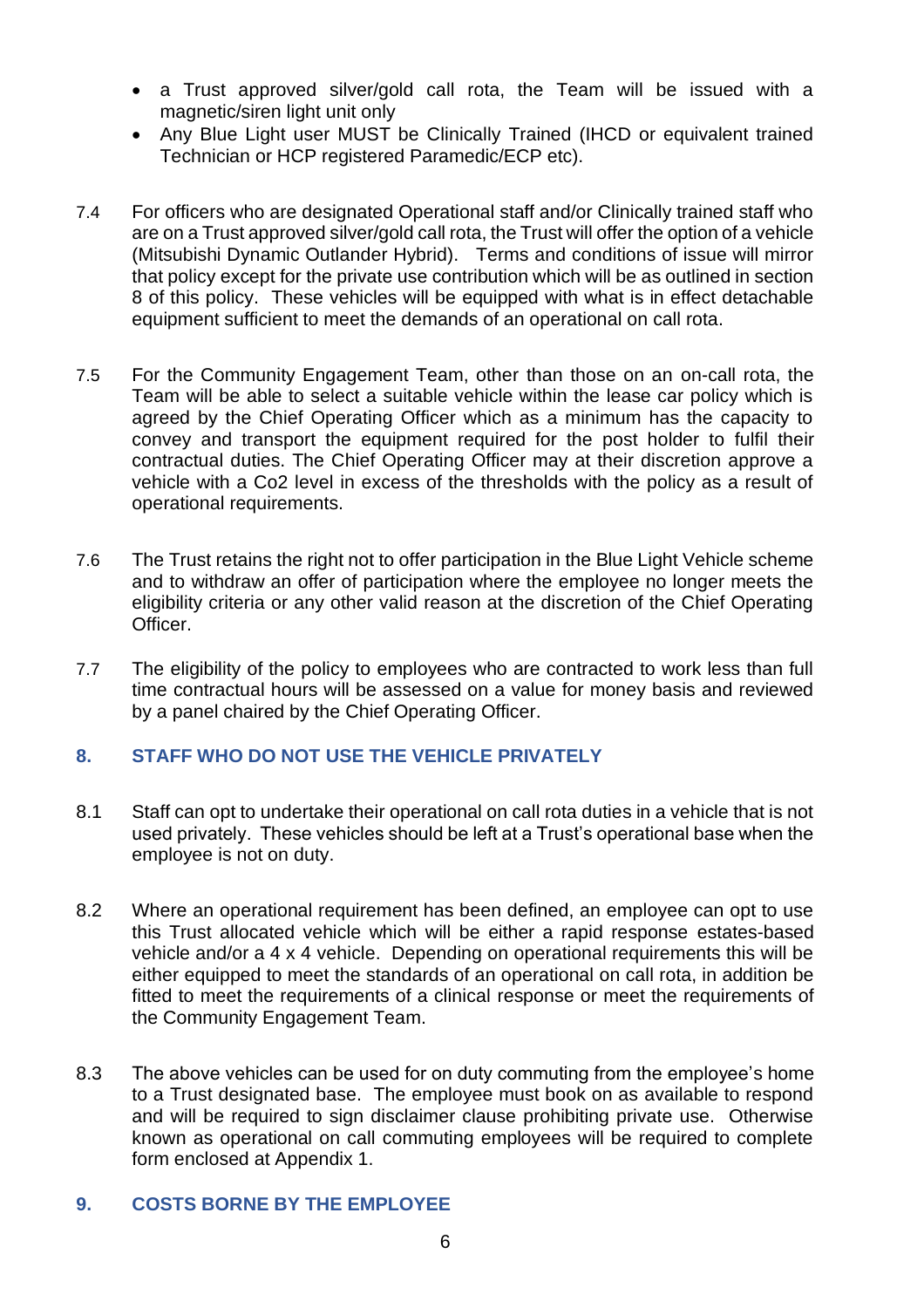- 9.1 The employee will be issued with a Fuel Card and will reimburse SCAS for any private mileage based on the cost per mile as stated by HMRC. This amount can change, and staff will be notified of any HMRC changes. All mileage forms and payments for private mileage must be completed and forwarded to SCAS finance department monthly. Failure to forward mileage forms and payments for a period over 3 months may result in the agreement being terminated until payments have been received. The Trust reserves the right to terminate the vehicle altogether if repayments extend beyond this period.
- 9.2 The Trust will only pay for mileage that is deemed business which follows HMRC guidance which does not normally include ordinary commuting or private travel. There are two exceptions to this rule:
	- Employees who have a blue light fitted to the vehicle and are responding to an incident on their journey to and from work, the actual mileage undertaken in responding to that incident can be claimed as business mileage for that journey.
	- Employees who work geographically which is deemed as their official base. This is determined by application to the Chief Operating Officer.
- 9.3 For staff who fall within the categories of Operational Responder Managers and or officers on a recognised on call rota (see para 6.3) and undertake to use their blue light responder vehicle privately, an annual charge of £300 per annum will be levied for private use. This is subject to the vehicle being electronically charged fully at home overnight prior to the day that the employee is shifted to work. This private use contribution is also subject to HMRC advisory rates (as advised on 19 December 2019) and the Trust reserves the right to amend this rate if the basis of the current HMRC advisory rate is changed.
- 9.4 For staff who do not have the option to charge at home, they can opt for the Mitsubishi Outlander, but the private use charge will be £600. Every effort should be made to charge the vehicle at Trust premises if this option is available.
- 9.5 The current selected based vehicle for this policy is the Mitsubishi Dynamic Outlander Hybrid. Eligible applicants will be given the option of selecting the Mitsubishi Exceed Outlander Hybrid which is more expensive than the Dynamic. If applicants opt for the Exceed, they will pay the difference in annual lease costs between the Exceed and the Hybrid (currently an additional amount of £604 per annum).

All applicants who avail themselves of this policy should complete the form in Appendix 2.

9.6 The private use charge to the Community Engagement Team will be as per the Trust's approved Lease Car Policy.